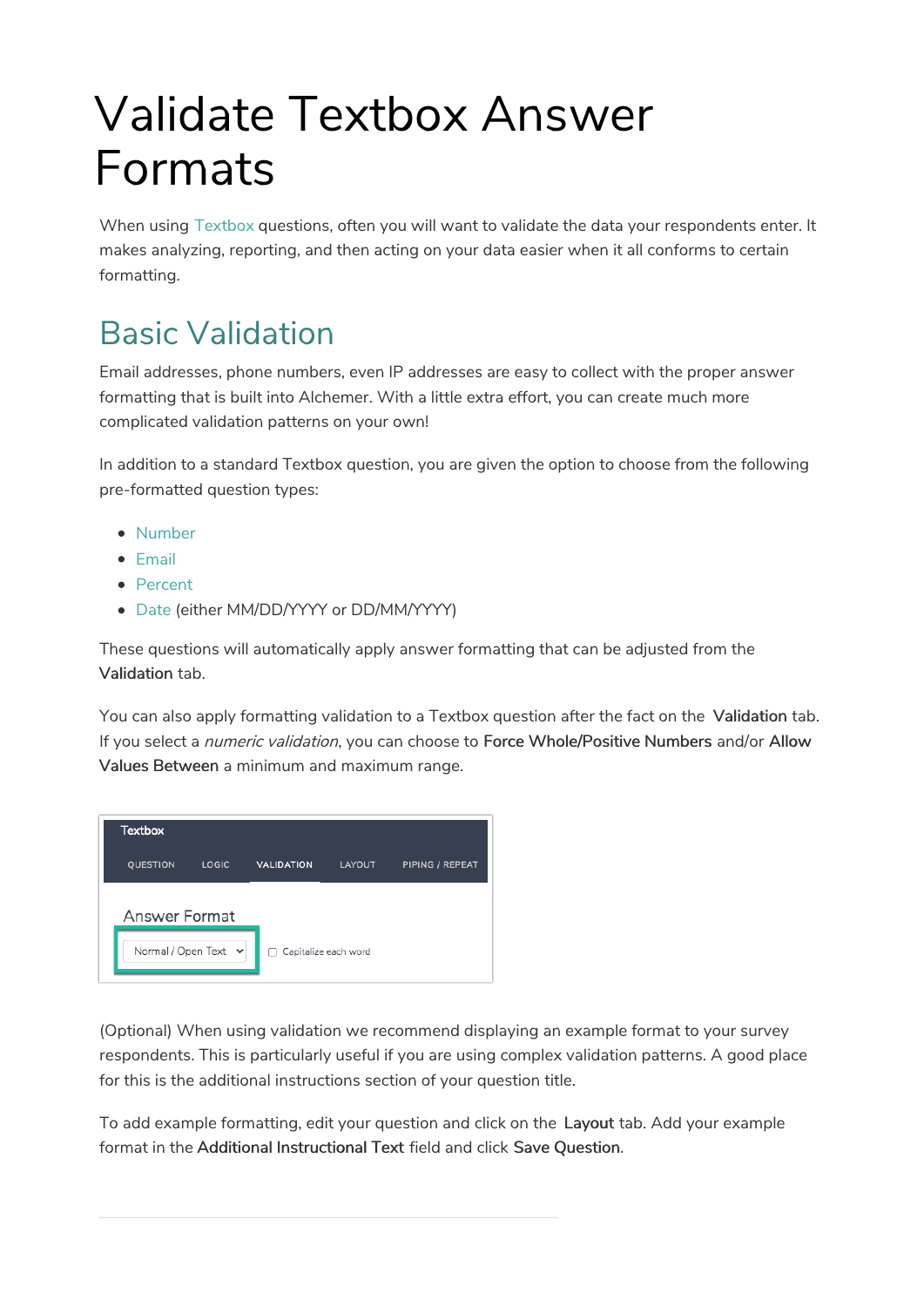| <b>Textbox</b>                |                                                       |               |                 |
|-------------------------------|-------------------------------------------------------|---------------|-----------------|
| <b>QUESTION</b>               | LOGIC VALIDATION                                      | <b>LAYOUT</b> | PIPING / REPEAT |
| Additional Instructional Text |                                                       |               |                 |
| abc@def.com                   |                                                       |               |                 |
|                               |                                                       |               |                 |
|                               | <b>B</b> $I$ Size - $A - \frac{1}{n} = 1$ Merge Codes |               |                 |
| Ιl                            | Show instructions above the question title            |               |                 |

# RegEx Patterns for Complex Validation

A Regular Expression pattern or RegEx pattern is a sequence of characters that is used to validate specific string formats in user input. These patterns are commonly used to ensure the data collected is properly formatted.

For example, if you were collecting telephone numbers and it was essential they were valid US telephone numbers, you could apply a RegEx pattern to the question. In doing so, all input for the telephone number field would have to match an (xxx) xxx-xxxx pattern. If the input did not match that pattern, an error message would display indicating that it must match the appropriate format.

#### Preloaded RegEx Patterns in Alchemer

Below are the commonly used RegEx patterns readily available inside Alchemer:

#### Numbers & Currency:

- A number 1-4 digits in length:  $\left[\sqrt{\frac{d(1,4)}{s}}\right]$
- A whole number percentage with '%' sign:  $\wedge$ \d{1,3}\\$\$
- A whole number or up to two decimal places:  $\wedge$  \d+(\.\d{1,2})?\$
- Currency (Dollars and Cents with commas):  $\sqrt{(32)(11-9)(11)(0-9)(0,2)(1,10-9)(3)}$  $\{(0,2)\}$ ?|[1-9]{1}[0-9]{0,} (\.[0-9]{0,2})?|0(\.[0-9]{0,2})?|(\.[0-9]{1,2})?)\$
- Currency (Euros with periods and comma):  $\wedge$ ( $\ge$  ([1-9]{1}[0-9]{0,2}(\,[0-9]{3})\*(\,[0-9]  $\{(0,2)\}:$ |[1-9] $\{1\}$ [0-9] $\{0,$ } (\,[0-9] $\{(0,2)\}:$ |0(\,[0-9] $\{(0,2)\}:$ |(\,[0-9] $\{1,2\}:$ )?)\$
- Currency (French with spaces and comma):  $\sqrt{e}$ ?([1-9]{1}[0-9]{0,2}(\s[0-9]{3})\*(\,[0-9]  $\{(0,2)\}$ ? $\left[\left[1-9\right]\left\{1\right\}\left[0-9\right]\left\{0\right\}$  (\,  $\left[0-9\right]\left\{0,2\right\}$ )? $\left[0\left(\right)\left\{0-9\right\}\left\{0,2\right\}\right\}$  ? $\left[\left(\right)\left\{0-9\right]\left\{1,2\right\}\right\}$  ?)
- Range of number 0..999:  $\sqrt{(0-9)+(1-9)(0-9)+(1-9)(0-9)(0-9)}$

#### Contact Info & Demographics

- Email Address Format: ^([a-zA-Z0-9\_\-\.]+)\*(\+[a-z0-9-]+)?@((\[[0-9]{1,3}\.[0-9]{1,3}\.  $[0-9]{1,3}\$ .)|(( $[a-zA-Z0-9\}-] + \$ .)+))( $[a-zA-Z]{2,4}[0-9]{1,3})(\$ ]?)\$
- $\bullet$  US Phone Number:  $\wedge$ ( $\wedge$ ( $\wedge$ ( $\wedge$ ( $\{3\}$ ))?\d{3}[-\s]))?\d{3}[-\s]\d{4}\$
- US Zip Code 5 or 9 digit (w/ dash):  $\wedge$  d{5}([\-]\d{4}){0,1}\$
- Age in Years (Max 122):  $\sqrt{(0-9)+(1-9)(0-9)+(1-9)(0-1)(0-9)+(1-9)(0-2)}$
- Height in Feet and Inches e.g. 6'3" or 6' 3":  $\sqrt{(1-8)}$  ')?\s?( $(1-9)$ |1[01])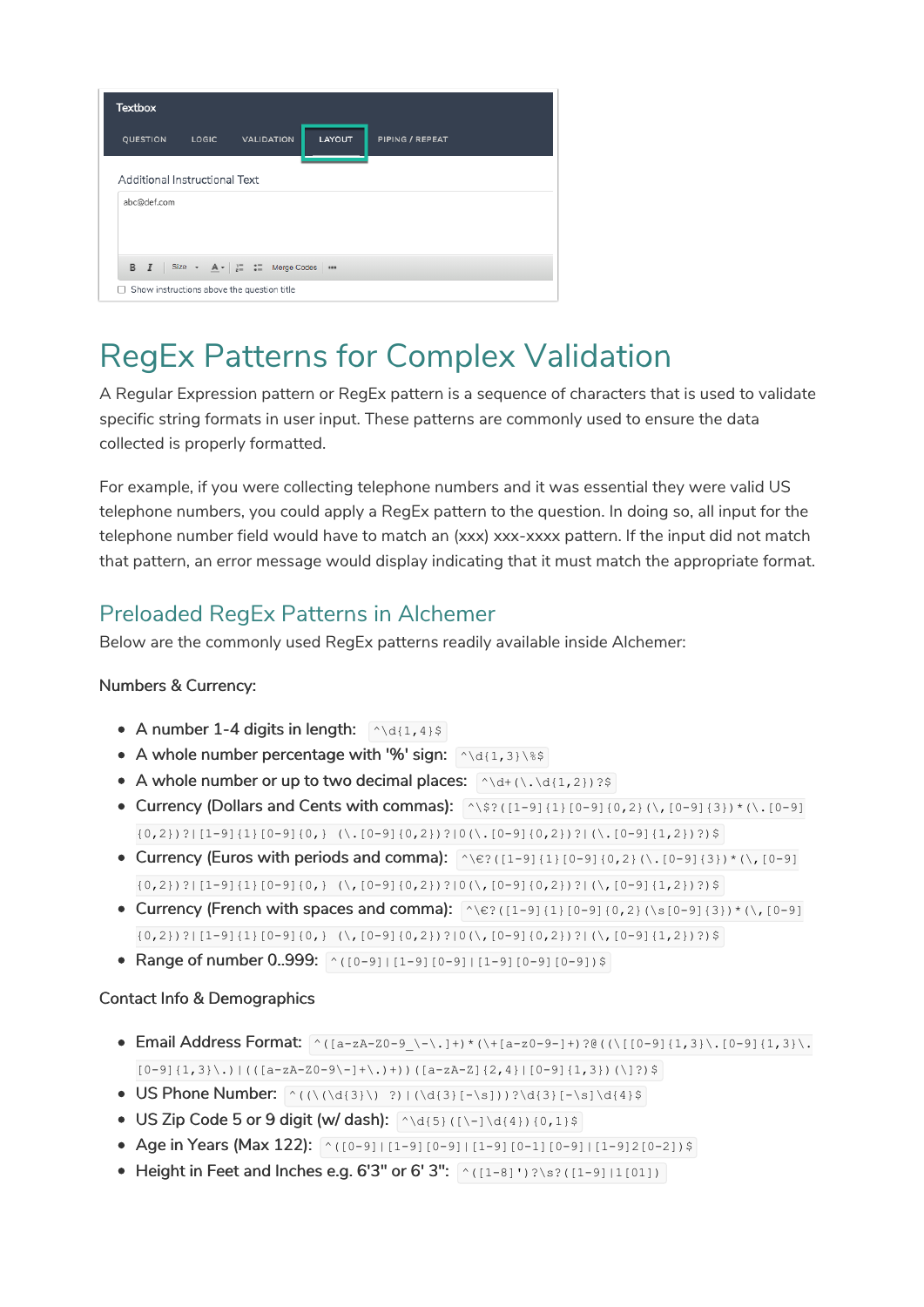#### Dates & Times

- Three character Month: ^Jan|Feb|Mar|Apr|May|Jun|Jul|Aug|Sept|Oct|Nov|Dec\$
- Date in mm/dd/yyyy: ^(0[1-9]|1[012])[\/](0[1-9]|[12][0-9]|3[01])[\/](19|20)\d\d\$
- Date in mm/dd/yyyy or m/d/yyyy:  $\sim (0.02(1-9)11(012))$  [\/](0.2[1-9][12][0-9][3[01])[\/]  $(19|20)\ddot{d}\ddot{5}$
- Date in dd/mm/yyyy: ^(0?[1-9]|[12][0-9]|3[01])[\/](0?[1-9]|1[012])[\/](19|20)\d\d\$
- Date in yyyy/mm/dd:  $\sim$  (19|20)\d\d[\/](0?[1-9]|1[012])[\/](0?[1-9]|[12][0-9]|3[01])\$
- Time Format in HH:MM am/pm:  $(1-91|1[012]):(0[0-9]+[1-5][0-9])\$  .  $(1-8)$

#### Web & Email

- Email Address Format:  $\wedge$ ([a-zA-Z0-9\_\-\.]+)\*(\+[a-z0-9-]+)?@((\[[0-9]{1,3}\.[0-9]{1,3}\.  $[0-9]{1,3}\\.)(\[a-zA-Z0-9\}-] + \..)$  $((a-zA-Z]{2,4}[2,4][0-9]{1,3})(\]$
- MAC Address:  $(0-9a-fA-F[(0-9a-fA-F]:)(5)((0-9a-fA-F][0-9a-fA-F])$ \$
- $\bullet$  IP Address:  $\land$ (([0-9]|[1-9][0-9]|1[0-9](2}|2[0-4][0-9][25[0-5])\.){3}([0-9]|[1-9][0- $9$ ]|1[0-9]{2}|2[0-4][0-9]|25[0-5])\$
- Domain and Path (http://alchemer.com): ^(http|https):\/\/[a-z0-9]+([\-\.]{1}[a-z0-9]+)\*\.  $[a-z](2,5)$  (:  $[0-9](1,5)$ )?(\/.\*)?\$



#### Set Up RegEx

To set up a RegEx pattern on a specific question, select Edit > Validation and click the Answer Format dropdown menu. Choose RegEx.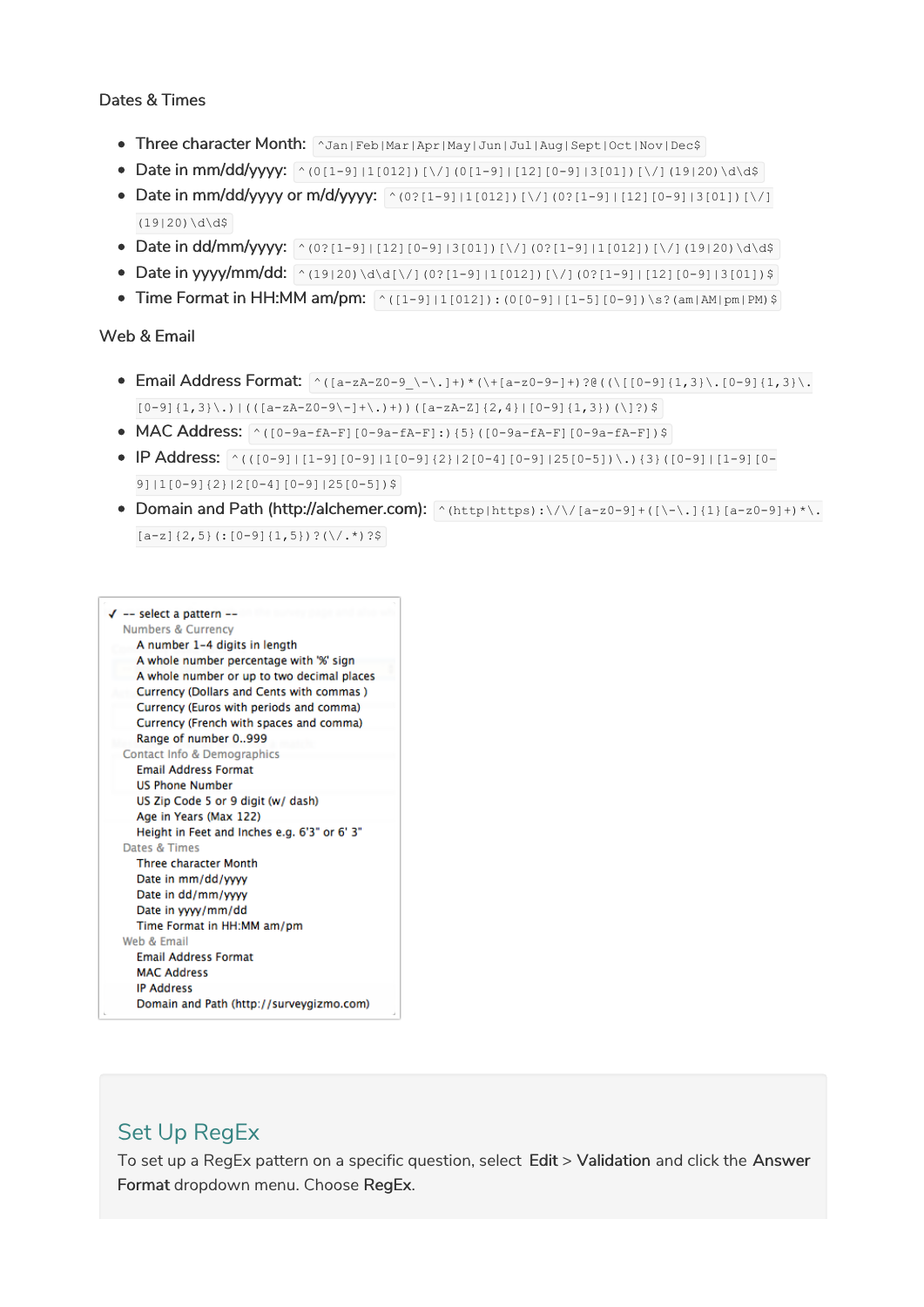Now you will see a field for Regex Validation. This is where you can select the RegEx pattern that you wish to implement or write your own. You can also specify a message to display if the respondent's input does not match the given pattern.

| RegEx                        | ⇡                                                  |
|------------------------------|----------------------------------------------------|
| <b>RegEx Validation</b>      |                                                    |
|                              |                                                    |
| $^(1-8)$ ')?\s?([1-9] 1[01]) |                                                    |
| <b>Common RegEx Patterns</b> | Height in Feet and Inches e.g. 6'3" or 6'3"        |
|                              | Message to display when answer does not pass RegEx |

# Other Useful RegEx Patterns

If the RegEx pattern you are looking for is not available in the above list, here are a few additional RegEx patterns that are helpful.

- Match only email addresses from Gmail:  $\lceil (N-1)^* \theta \text{g}_{\text{small}} \rangle$ .com\$
- Match only serial numbers with 4 numbers, dash, 4 numbers:  $\sim$  [0-9] [0-9] [0-9] [0-9] [0-9][0-9][0-9][0-9]\$
- Match only first names that start with R or r and have a last name:  $^{(A)}[Rr]$   $[A zA Z] + $$
- Match the numbers 30, 31 or 32:  $\sim 30$ \$|^31\$|^32\$
- Match any dates in July in the format MM/DD/YYYY:  $\sim 07/[0-9][0-9][0-9][0-9][0-9][0-9]$
- Match only pure alpha strings:  $\sqrt{\frac{2\pi}{a-zA-Z}+s}$
- Match only letters, numbers and spaces (Removes special characters):  $\wedge$  [a-zA-Z0-9 ]+\$
- Match only letters, numbers and underscores:  $\lceil \frac{x_{\text{[a-zA-Z0-9]}}}{x_{\text{[a-zA-Z0-9]}}}$
- Character Limit, min=1 max=10:  $\left( \frac{\wedge}{\wedge} (\cdot \wedge s) \{1,10\} \right)$
- Number between 1-10:  $(0-91|1[0])$ \$
- UK ZIP codes: ^([A-PR-UWYZ0-9][A-HK-Y0-9][AEHMNPRTVXY0-9]?[ABEHMNPRVWXY0-9]? {1,2}[0-9] [ABD-HJLN-UW-Z]{2}|GIR 0AA)\$
- Allow apostrophes in email addresses: ^([0-9a-zA-Z](['-.\w]\*[0-9a-zA-Z])\*@(([0-9a-zA-Z])+  $((-\vee \vee') * [0-9a-zA-Z]) * \cdot (a-zA-Z]$  { 2, 9 } ) \$
- $\bullet$  Smart telephone number (allows 1234567891, (123) 456-7891, and 123-456-7891): [(1?  $[2-9][0-9][0-9][1]$ ]?[-| ]? $[0-9][0-9][0-9][-1]$ ]? $[0-9][0-9][0-9][0-9]$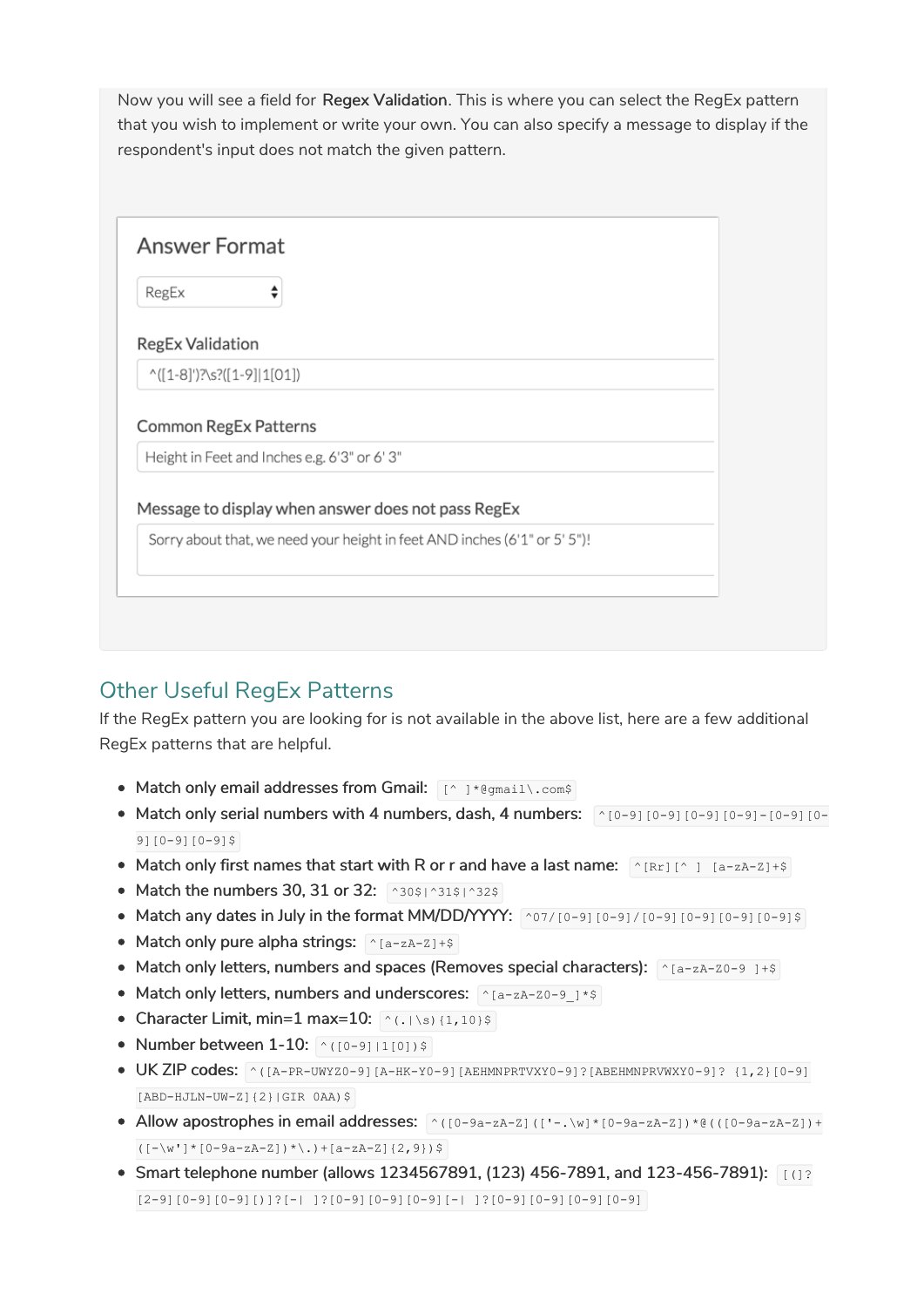- UK phone number:  $\wedge$ s\*\(?((\+0?44)?\)?[ \-]?(\(0\))|0)((20[7,8]{1}\)?[ \-]?[1-9]{1}[0-9]  $\{2\}$ [ \-]?[0-9]{4})|([1-8]{1}[0-9]{3}\)?[ \-]?[1-9]{1}[0-9]{2}[ \-]?[0-9]{3}))\s\*\$
- $\bullet$  US ZIP, US ZIP +4, Canada postal code:  $\left[\wedge\text{d}(5)-\text{d}(4)\right]\left(\text{d}(5)-[A-Z]\right)\text{d}(A-Z)$
- Time in 24 hour format:  $\wedge$ ([0-1]?[0-9]|2[0-4]):([0-5][0-9])(:[0-5][0-9])?\$
- Match English characters only:  $\bigcap_{A-Za-z0-9}$ '\.,  $\& 0; ?!$ ()\$#' ']+\$

If the RegEx pattern you are looking for is not listed here, you can always write your own RegEx pattern in the Regex Validation field.

#### Other Useful RegEx Resources

Below are a few helpful resources for RegEx Validation:

- Test your regular expressions: RegEx Tester
- A RegEx library to search other commonly used patterns: RegExLib
- Reg Ex Cheat Sheet: Cheat Sheet

### Logic and RegEx

Let's say you asked for respondents' email addresses in a survey. Let's also assume that you wanted to ask only respondents who have Gmail accounts a follow-up question. Alchemer offers two operators: matches regex pattern and does not match pattern for setting up a logic condition like this.

- 1. Click Edit on the follow-up question that you want to show to respondents who answered that they have Gmail accounts, then click on the Logic tab.
- 2. On the Logic tab, you should see an option to Only show this question based on answers to previous questions or other logic conditions. Check this option.
- 3. Select the source question from the first dropdown menu (the question where the email is collected). Now specify if you want the RegEx pattern to be matched or not for the logic to run.
- 4. Finally, input the following RegEx code into the third text field to complete the logic: [^ ]\*@gmail\.com\$.

This will show our follow-up question only if the email collected ends in "@gmail.com".

| <b>Textbox</b>   |               |                                                                                          |              |                               |                   |              |
|------------------|---------------|------------------------------------------------------------------------------------------|--------------|-------------------------------|-------------------|--------------|
| QUESTION         | LOGIC         | <b>VALIDATION</b>                                                                        | LAYOUT       | PIPING / REPEAT               |                   | W Need Help? |
| Logic Rule       |               | Only show this question based on answers to previous questions or other logic conditions |              |                               |                   |              |
| Remove All Logic |               |                                                                                          |              |                               |                   |              |
| + Add Condition  | Email Address |                                                                                          | $\checkmark$ | matches regex<br>$\checkmark$ | [^]*@gmail/.com\$ |              |
|                  |               | Councillots arranged and alone if initiates affect initially above as                    |              |                               |                   | + Add Group  |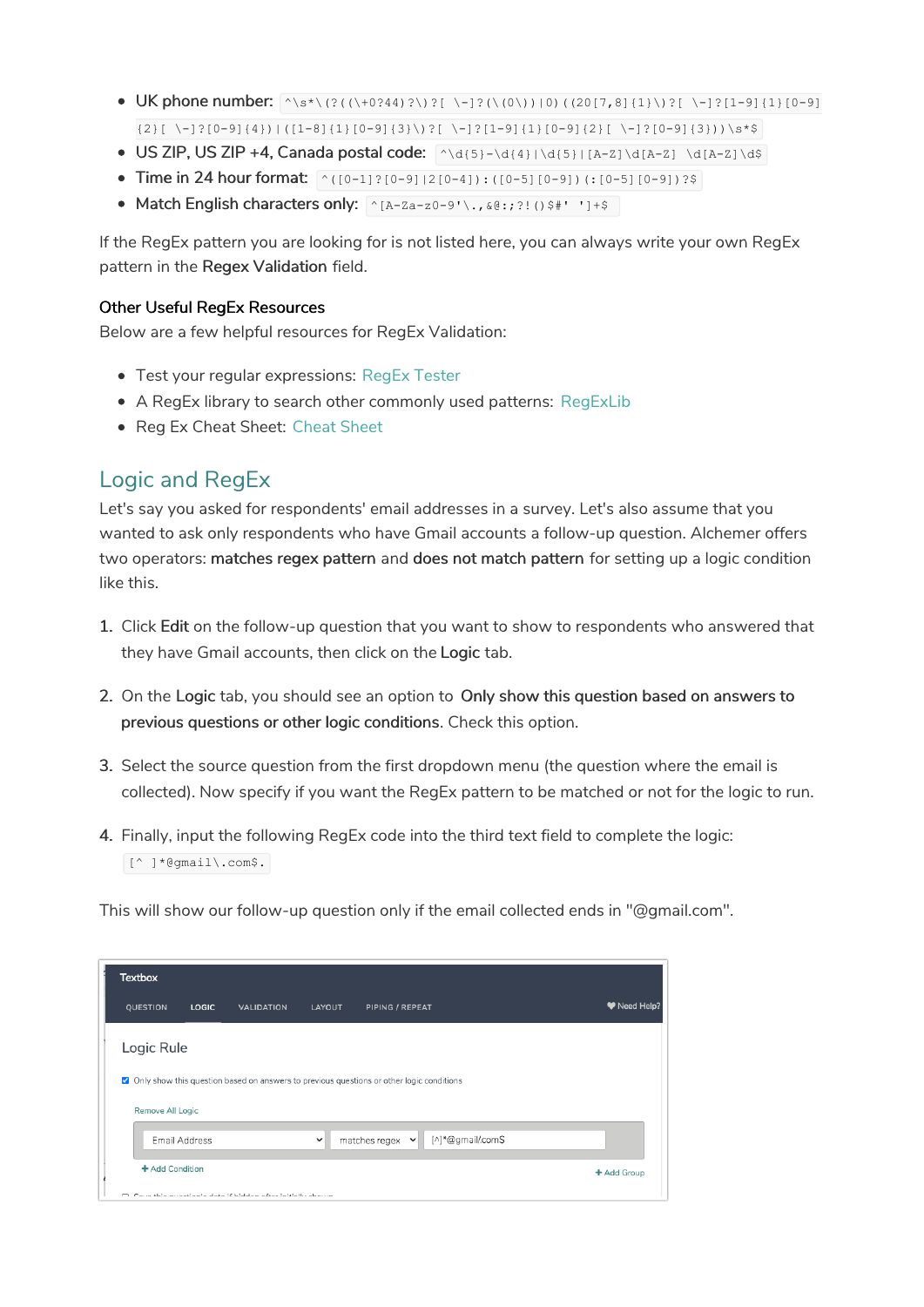# HTML 5

The HTML5 formatting type allows you to use HTML5 input types to validate Textbox questions. These input types are simple, one or two-word commands that function in similar ways to RegEx but allow for more flexibility. In the example below, you can see the input type URL inside this Textbox question, validating the response to ensure a URL is entered.

## HTML5 Supported Browsers

Not all browsers (or versions) support HTML5. Google Chrome is the most compatible with HTML5, but Firefox is a close second. If you would like to see what your particular browser can support, please visit HTML5 Test. If you visit the Forms section, you will see what input types are supported.

### Set Up HTML5 Input Validation

Click Edit > Validation and click the Answer Format dropdown menu. Choose HTML5. Enter the input type you would like to use in the HTML formatting type field and then click Save Question to see the input type take effect!

| Question             | Logic Validation | Layout | Piping / Repeat |
|----------------------|------------------|--------|-----------------|
| <b>Answer Format</b> |                  |        |                 |
| HTML5                | ♦                |        |                 |
| Open Text            |                  |        |                 |
| Max Character Count  |                  |        |                 |
| Advanced             |                  |        |                 |
| HTML formatting type |                  |        |                 |
| url                  |                  |        |                 |
|                      |                  |        |                 |
|                      |                  |        |                 |

### Available HTML5 Input Types

We recommend checking out html5 doctor for all the input types that are available:

http://html5doctor.com/html5-forms-input-types/. The following are the ones we find most useful for Alchemer customers.

If you'd like to use the URL input type, all you have to do is type URL into the HTML Formatting Type field.

If you want a nice looking date picker, use date.